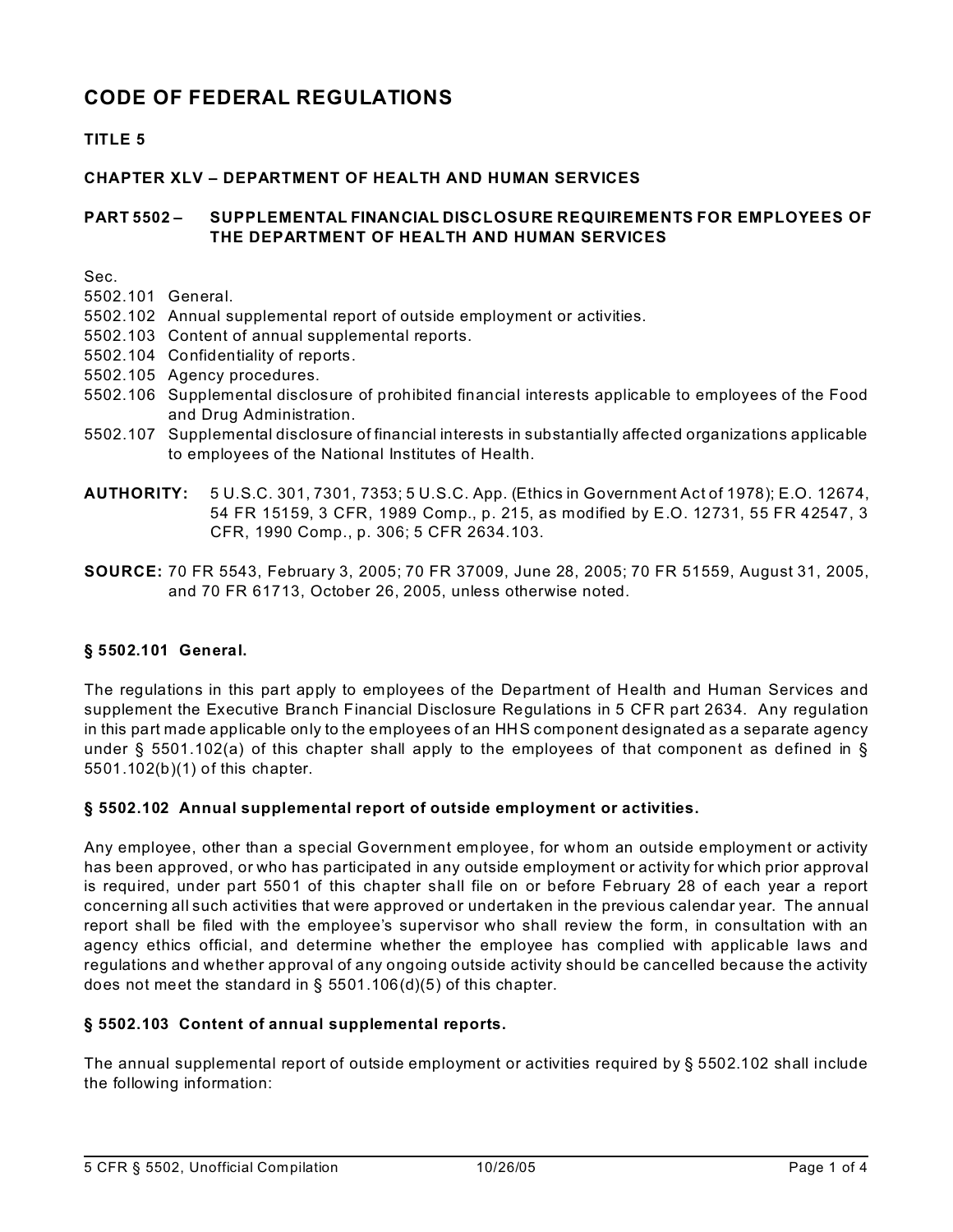- (a) The employee's name, contact information, organizational location, occupational title, grade, step, salary, appointment type, and financial disclosure filing status;
- (b) A list of all outside activities for which prior approval is required under part 5501 of this chapter that were approved pursuant to 5 CFR 5501.106(d) or undertaken within the reporting period. The report must identify the person or organization for whom or with which the employee was to perform the activity and the approval date;
- (c) A statement as to whether the anticipated work described in a previously approved outside activity was actually performed for the person or organization named in the request for approval;
- (d) For each outside activity actually performed, the beginning date of the relationship with the outside entity, the date(s) personal services were provided, the total number of hours spent and leave used on the activity within the reporting period, and the ending date;
- (e) For each outside activity that remains ongoing at the time of filing the report, a statement as to how long the activity is anticipated to continue, the date on which prior approval expires, and whether a request for renewal of approval is anticipated;
- (f) For each outside activity actually performed, the type and amount of any income and/or reimbursements actually received during the reporting period and the date paid;
- (g) For each outside activity actually performed, the type and amount of any income and/or reimbursements earned during or attributable to the reporting period that were not in fact received during the reporting period and remain due;
- (h) A statement as to whether any change has occurred or is anticipated with respect to information supplied in the original outside activity approval request;
- (i) A description of any change in the nature, scope, or subject matter of any approved activity; and
- (j) A description of any change in jobs or in the duties and responsibilities of the employee's position that occurred after the outside activity was approved.

#### **§ 5502.104 Confidentiality of reports**.

Each report filed under this part is confidential and shall not be disclosed to the public, except as provided under § 2634.604(b) of this title.

#### **§ 5502.105 Agency procedures.**

- (a) The designated agency ethics official or, with the concurrence of the designated agency ethics official, each of the separate agency components of HHS listed in § 5501.102(a) of this chapter may prescribe forms for the collection of information under this part and establish procedures for the submission and review of each report filed. These procedures may provide for filing extensions, for good cause shown, totaling not more than 90 days.
- (b) For good cause, the designated agency ethics official may extend the reporting deadlines for reports required under this part during the initial implementation phase for any reporting requirement, without regard to the 90 day maximum specified in paragraph (a) of this section.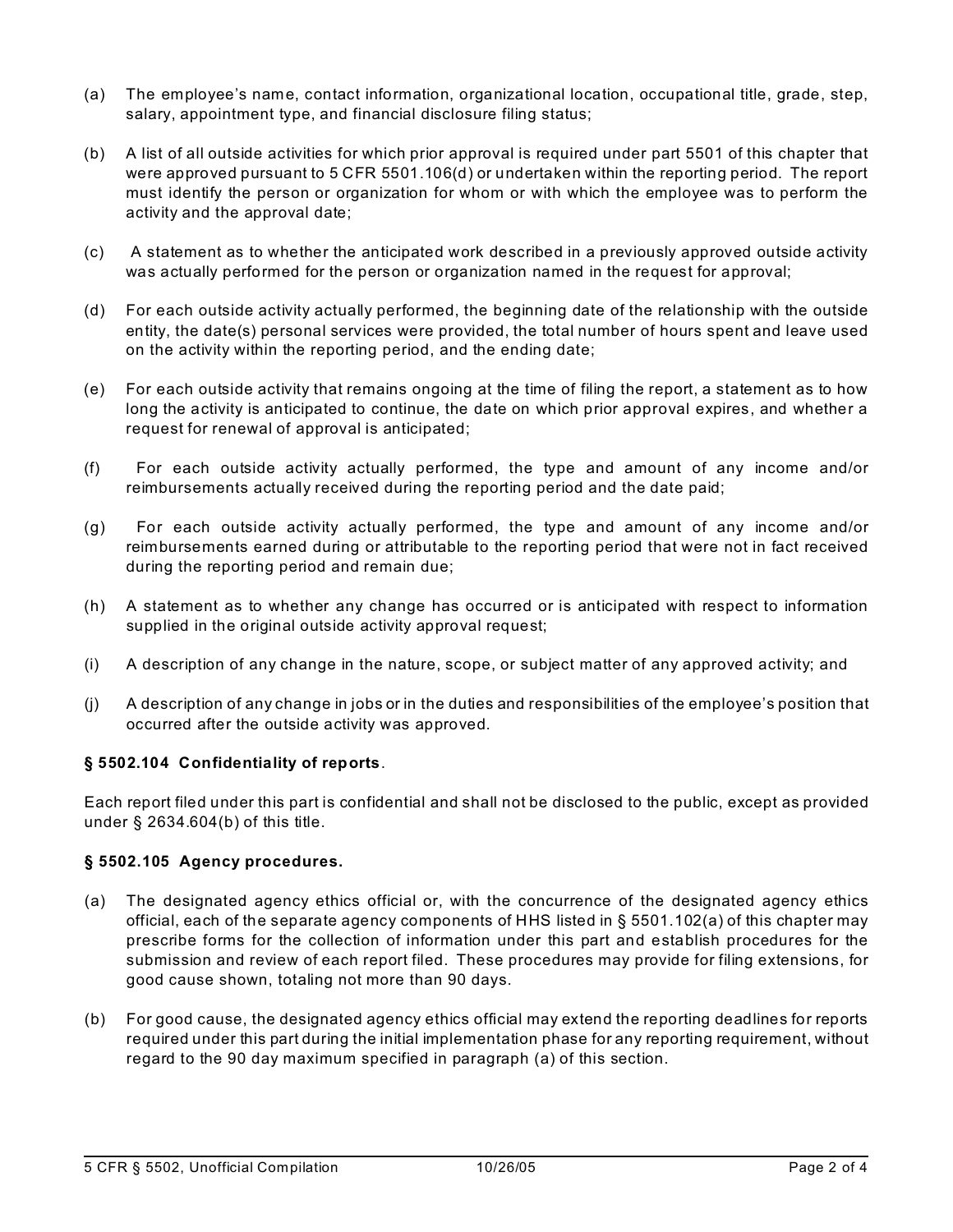#### **§ 5502.106 Supplemental disclosure of prohibited financial interests applicable to employees of the Food and Drug Administration.**

- (a) *Applicability*. This section does not apply to special Government employees.
- (b) *Definitions*. For purposes of this section:
	- (1) *Confidential filer* means an employee who meets the criteria in 5 CFR 2634.904 and who has not been excluded from the requirement of filing a confidential financial disclosure report under the procedures in 5 CFR 2634.905.
	- (2) *Prohibited financial interest* means a financial interest prohibited by § 5501.104(a), including those financial interests that are excepted under §§ 5501.104(b) of this chapter.
	- (3) *Public filer* means an employee who meets the criteria in 5 CFR 2634.202 and who has not been excluded from the requirement of filing a public financial disclosure report under the procedures in 5 CFR 2634.203.
	- (4) *Remainder of HHS* has the meaning set forth in § 5501.102(b)(2) of this chapter.
	- (5) *Separate agency component* has the meaning set forth in § 5501.102(a) of this chapter.
- (c) *Report of prohibited financial interests*.–
	- (1) *New entrant employees*. A new entrant employee shall report in writing within 30 days after entering on duty with the FDA any prohibited financial interest and the value thereof held upon commencement of employment with the agency.
	- (2) *Reassigned employees*. An employee of a separate agency component other than the FDA or of the remainder of HHS who is reassigned to a position at the FDA shall report in writing within 30 days of entering on duty with the FDA any prohibited financial interest and the value thereof held on the effective date of the reassignment to the agency.
	- (3) *Incumbent employees*. An incumbent employee of the FDA who acquires any prohibited financial interest shall report such interest and the value thereof in writing within 30 days after acquiring the financial interest.

#### **§ 5502.107 Supplemental disclosure of prohibited financial interests applicable to employees of the National Institutes of Health.**

- (a) *Applicability*. This section does not apply to special Government employees.
- (b) *Definitions*. For purposes of this section:
	- (1) *Clinical investigator* means an employee identified as a principal investigator, accountable investigator, lead associate investigator, medical advisory investigator, associate investigator, or other subinvestigator in an NIH clinical study involving human subjects under a clinical research protocol approved by an institutional review board.
	- (2) *Clinical research* has the meaning set forth in 42 U.S.C. 284d(b).
	- (3) *Institutional review board* (IRB) means any board, committee, or other group formally designated by an institution to review a clinical research protocol and approve the initiation of biomedical research involving human subjects and to assess periodically the progress of the investigation to protect the rights and welfare of the trial participants.
	- (4) *Confidential filer* means an employee who meets the criteria in 5 CFR 2634.904 and who has not been excluded from the requirement of filing a confidential financial disclosure report under the procedures in 5 CFR 2634.905.
	- (5) *Public filer* means an employee who meets the criteria in 5 CFR 2634.202 and who has not been excluded from the requirement of filing a public financial disclosure report under the procedures in 5 CFR 2634.203.
	- (6) *Remainder of HHS* has the meaning set forth in § 5501.102(b)(2) of this chapter.
	- (7) *Separate agency component* has the meaning set forth in § 5501.102(a) of this chapter.